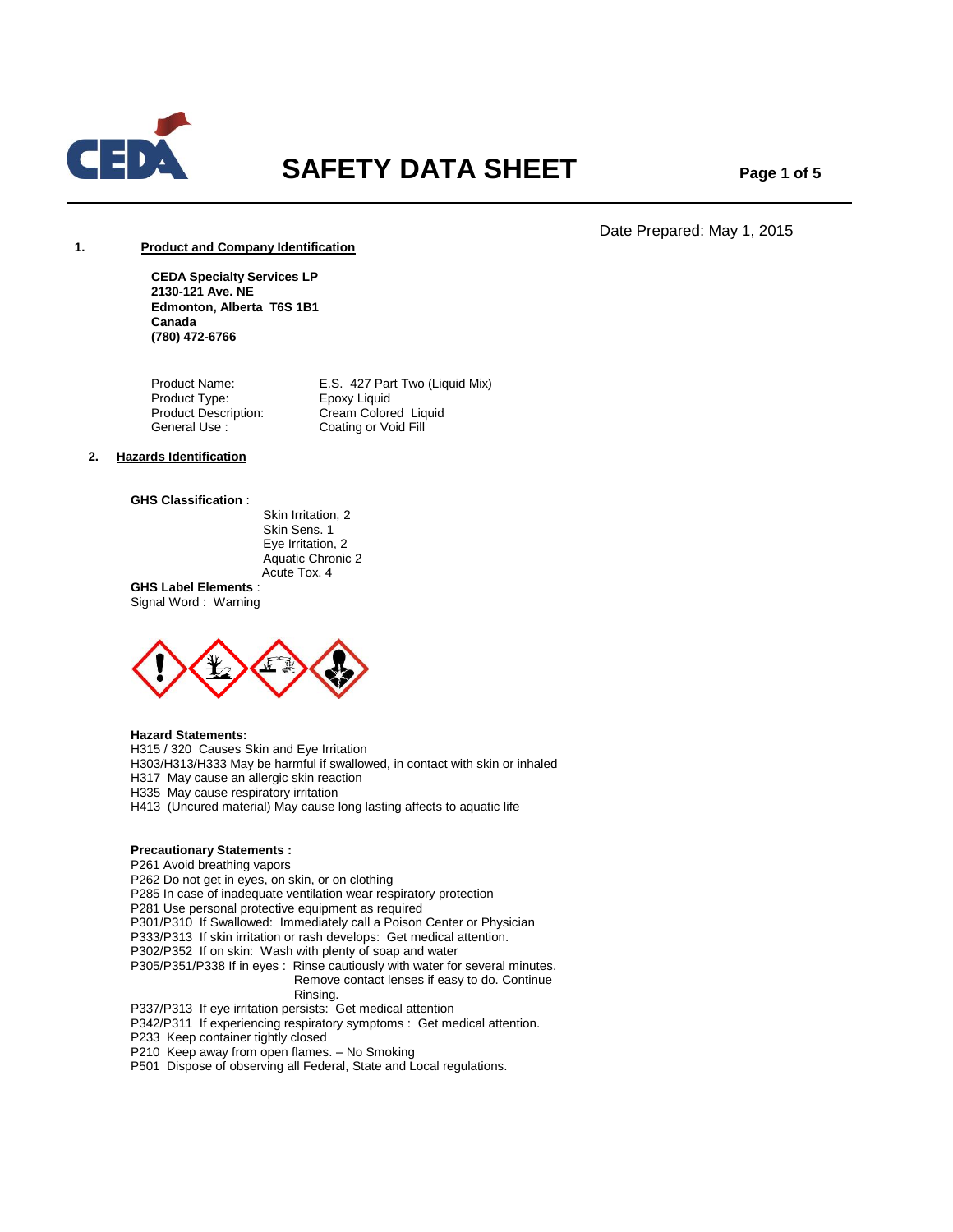#### **3. Composition / Information on Ingredients**

| Ingredients                                                               | CAS No.    | % by weight |
|---------------------------------------------------------------------------|------------|-------------|
| Fatty Acids, C18-unsatd., dimers, reaction<br>with polyethylenepolyamines | 68410-23-1 | 70-100      |
| Triethylenetetramine                                                      | 112-24-3   | $5 - 10$    |
| Titanium Dioxide                                                          | 13463-67-7 | <2          |

### **4. First Aid Measures**

| Ingestion:  | DO NOT INGEST. Wash mouth out with water.<br>Remove dentures if any. DO NOT INDUCE VOMITING unless directed<br>to do so by medical personnel. If vomiting occurs, the head should be kept low so<br>that vomit does not enter the lungs. Never give anything by mouth to an unconscious person.<br>Get medical attention immediately                                                                                                                                                                                                                                             |
|-------------|----------------------------------------------------------------------------------------------------------------------------------------------------------------------------------------------------------------------------------------------------------------------------------------------------------------------------------------------------------------------------------------------------------------------------------------------------------------------------------------------------------------------------------------------------------------------------------|
| Inhalation: | Remove to fresh air. If symptoms persist, seek medical attention.<br>If not breathing, if breathing is irregular or if respiratory arrest occurs, provide<br>artificial respiration or oxygen by trained personnel. It may be dangerous for the person<br>providing aid to give mouth to mouth resuscitation. If unconscious place in recovery position<br>and get medical attention immediately. Maintain an open airway. Loosen tight clothing<br>such as a collar, tie, belt or waistband. The exposed person may need to be kept under<br>medical surveillance for 48 hours. |
|             | Skin Contact: Flush skin with plenty of water, Remove contaminated clothing or shoes. Continue to rinse<br>for at least 10 minutes. Contact physician if irritation or rash develops.<br>For contact with hot product, flush contaminated skin with large amounts<br>of cold water to dissipate heat. Cover burned skin with cotton sheeting or gauze.<br>Get medical attention immediately.                                                                                                                                                                                     |

Eye Contact: Flush with water 15 minutes, occasionally lifting the upper and lower eyelids. Check for and remove any contact lenses. Get medical attention.

### **5. Fire Fighting Measures**

 Recommended Extinguishing Agent: Use an extinguishing agent suitable for surrounding fire. Special Fire Fighting Procedures: Self contained breathing apparatus and protective clothing should be worn in fighting fires involving chemicals. (Professionally Trained Personnel). Hazardous Products Formed by Fire or Thermal Decomposition: Carbon oxides, nitrogen oxides Unusual Fire or Explosion Hazards: Closed containers may rupture when exposed to extreme heat or fire conditions Compressed Gases: None Pressure at Room Temperature: Does not apply

#### **6. Accidental Release Measures**

Steps to be taken in cases of spill or leak:

 Wear proper personal protective equipment. Remove any sources of ignition from the area and allow hot surfaces to cool. Return uncontaminated material to metal container and seal container tightly. Do not walk through spilled material. Avoid run off to soil, waterways or drains or sewers. Contain and collect spillage with non-combustible absorbent material e.g. sand, earth, vermiculite or diatomaceous earth. Dispose of contaminated material or waste properly.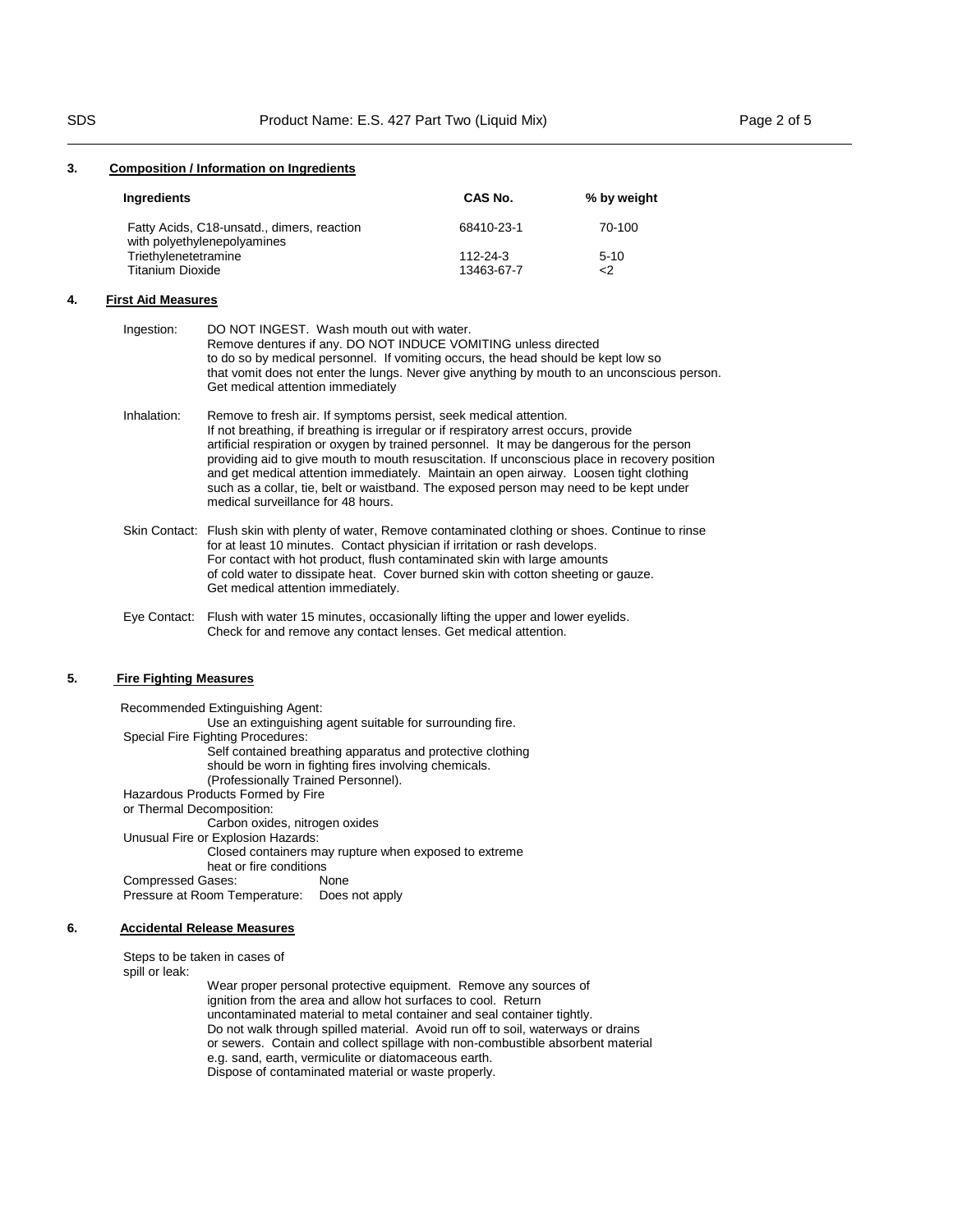# **7. Handling and Storage**

| Storage:  | Cool, dry, storage below 90 degrees F, protected from direct sunlight<br>Store in closed containers. If material has solidified in storage, follow<br>instructions on label to return it to liquid form.                                                                                                                                                                                                                |
|-----------|-------------------------------------------------------------------------------------------------------------------------------------------------------------------------------------------------------------------------------------------------------------------------------------------------------------------------------------------------------------------------------------------------------------------------|
| Handling: | Avoid contact with skin and eyes. Do not breathe vapors. This<br>product in its purchased form does not create an inhalation hazard<br>from fibers or dust. If grinding or sanding or any other process is<br>performed to this compound (in cured state) will cause airborne particles wear<br>appropriate respirator to avoid breathing any dust or vapors.<br>Wear appropriate safety gear as required in work area. |

# **8. Exposure Controls / Personal Protection**

| <b>Exposure Limits</b><br>Ingredients                                     | <b>ACGIH</b><br>(TLV) | <b>OSHA</b><br>(PEL) | <b>OTHER</b> |
|---------------------------------------------------------------------------|-----------------------|----------------------|--------------|
| Fatty Acids, C18-unsatd., dimers, reaction<br>with polyethylenepolyamines | <b>NONE</b>           | <b>NONE</b>          |              |
| Triethylenetetramine                                                      | <b>NONE</b>           | <b>NONE</b>          |              |
| <b>Titanium Dioxide</b>                                                   | 10mg/m3 TWA           | 15 <sub>mq</sub> /m3 |              |

Personal Protective Equipment (PPE)

Eyes: Safety Glasses

Full face shield recommended. (during injection or pouring process)<br>Skin: Chemical resistant gloves. Long term application-butyl rubber or eth Chemical resistant gloves. Long term application-butyl rubber or ethyl vinyl alcohol laminate (EVAL), gauntlet type. Short term/splash application nitrile rubber, gauntlet type.

# Respiratory Protection:

If necessary, use a properly fitted air-purifying or air fed respirator complying with an

approved standard if a risk assessment indicates this is necessary.

Other Protective Clothing or Equipment:

Coveralls or other protective clothing. Safety equipment as required in area.

Work / Hygienic Practices:

Avoid contact with skin. Wash hands before eating, smoking or using the lavatory..

Engineering Controls : Ventilation: Local exhaust if poorly ventilated area or in confined spaces.

### **9. Chemical and Physical Properties**

| Appearance:<br>Odor:<br>pH:<br>Solubility in Water:<br>Specific Gravity:<br><b>Evaporation Rate:</b><br><b>Boiling Point:</b><br>Melting Point:<br>Vapor Pressure:<br>Vapor Density:<br>V.O.C. Content: | Cream Colored liquid<br>amine odor<br>7.7 (Cured)<br><b>NIL</b><br>$.98$ (H <sub>2</sub> O = 1)<br>Not Applicable<br>Not available<br>Not Applicable<br>Negligible<br>Greater than 1<br>0.0944% by weight (when mixed 1-1 ratio with part two) ASTM D2369-10 |
|---------------------------------------------------------------------------------------------------------------------------------------------------------------------------------------------------------|--------------------------------------------------------------------------------------------------------------------------------------------------------------------------------------------------------------------------------------------------------------|
| Flash Point:                                                                                                                                                                                            | >110 C (>230 $\degree$ F.)<br>Method: Open Cup ASTM D 4206                                                                                                                                                                                                   |

Flammable Limits:

| LEL: | Not Established |
|------|-----------------|
| UEL: | Not Established |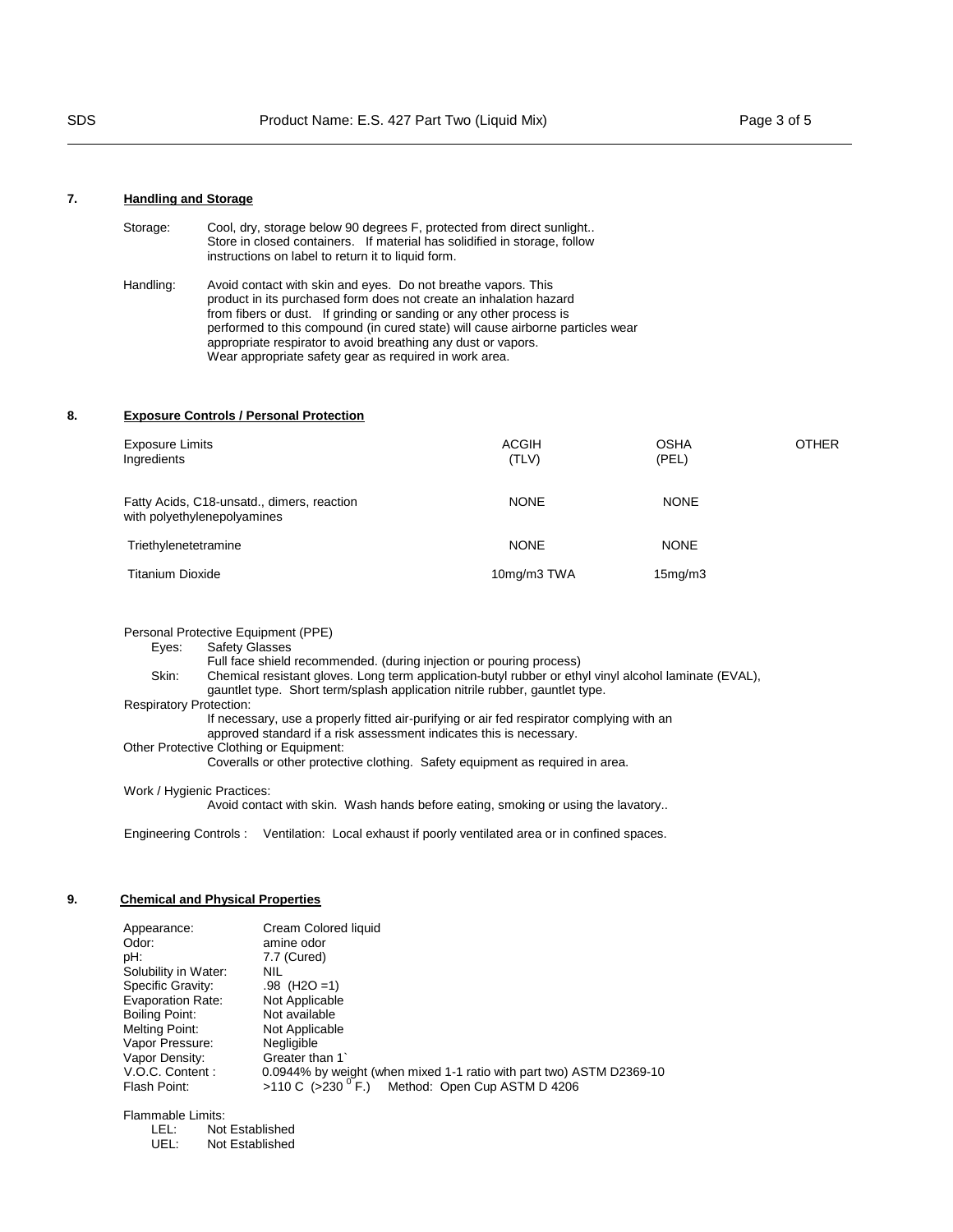# **10. Stability and Reactivity**

|     | Stability:<br>Hazardous Polymerization:<br>Hazardous Decomposition<br>Or By-Products: | Stable<br>Will not occur<br>Carbon Oxides, Nitrogen Oxides                                                                                                                                                                                                                                       |
|-----|---------------------------------------------------------------------------------------|--------------------------------------------------------------------------------------------------------------------------------------------------------------------------------------------------------------------------------------------------------------------------------------------------|
|     | Incompatibility:                                                                      | <b>Strong Oxidizers</b>                                                                                                                                                                                                                                                                          |
| 11. | <b>Toxicology Information</b>                                                         |                                                                                                                                                                                                                                                                                                  |
|     | Primary Routes of Entry:<br>Signs and Symptoms of Overexposure:                       | Inhalation and contact.<br>Inhalation: respiratory tract irritation, coughing, wheezing and<br>breathing difficulties<br>Eyes: irritation, pain, watering, redness<br><b>Skin:</b> irritation, redness                                                                                           |
|     | <b>Existing Conditions Aggravated</b><br>by Exposure:                                 | Pre-existing skin condition if prolonged exposure<br>to skin. (Wear chemical resistant gloves, see section 8)<br>Pre-existing respiratory and skin disorders involving any other<br>target organs mentioned in this MSDS as being at risk may be<br>aggravated by over-exposure to this product. |
|     | Carcinogenicity<br>NTP:<br>None<br>IARC:<br>OSHA Regulated:<br><b>NO</b><br>Toxicity: | Titanium Dioxide, Group 2B IARC (product is a liquid, not a dust respiratory hazard in purchased form)                                                                                                                                                                                           |
|     | Triethylenetetramine                                                                  | Fatty Acids, C18-unsatd., dimers, reaction with polyethylenepolyamine<br>LD50 Oral Rat >5000 mg/kg<br>LD50 Oral<br>Rat 1080 mg/kg<br>Rabbit 675 mg/kg<br>LD50 Dermal                                                                                                                             |
|     | <b>Acute Health Hazards:</b>                                                          | <b>Skin:</b> Irritation, may cause allergic skin reaction.<br>Inhalation: slightly irritating to respiratory system.<br>Eves: irritation                                                                                                                                                         |
|     | Chronic Health Hazards:<br>Teratogenicity:                                            | Contains material that can cause target organ damage. kidneys, lungs, liver<br>Contains material which can cause birth defects, based on animal data.                                                                                                                                            |
| 12. | <b>Ecological Information</b>                                                         |                                                                                                                                                                                                                                                                                                  |

No information is available.

# **13. Disposal Considerations**

Recommended Methods of Disposal:

Dispose of surplus and non-recyclable products via a licensed waste disposal contractor. Disposal of this product solutions and by-products should at all times comply with the requirements of the environmental protection and waste disposal legislation and any regional local authority requirements. Certain state regulations could affect whether a material is considered a hazardous waste upon disposal. It must also be noted that a material can become a hazardous waste if it is mixed with or comes in contact with a hazardous substance during use. Under RCRA it is the responsibility of user of a product to determine at the time of disposal, whether a material should be classified as a hazardous .<br>waste.

#### **14. Transport Information**

| DOT (49 CFR 172): | Not Regulated |                                                            |
|-------------------|---------------|------------------------------------------------------------|
| IATA              | Not Regulated |                                                            |
|                   |               | Liquid / Solid (per ASTM D 4359-90) : Material is a liquid |